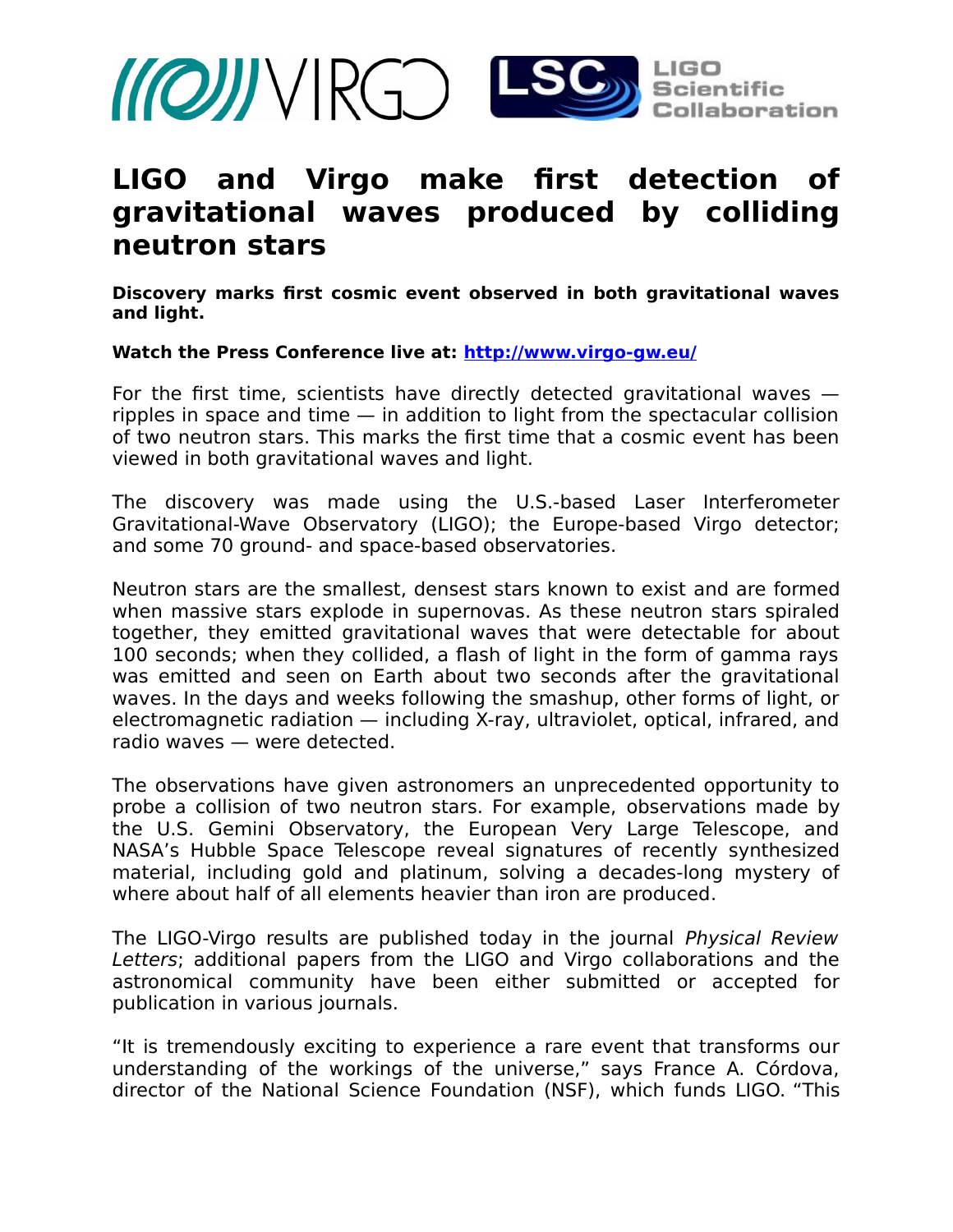

discovery realizes a long-standing goal many of us have had, that is, to simultaneously observe rare cosmic events using both traditional as well as gravitational-wave observatories. Only through NSF's four-decade investment in gravitational-wave observatories, coupled with telescopes that observe from radio to gamma-ray wavelengths, are we able to expand our opportunities to detect new cosmic phenomena and piece together a fresh narrative of the physics of stars in their death throes."

## **A stellar sign**

The gravitational signal, named GW170817, was first detected on Aug. 17 at 8:41 a.m. Eastern Daylight Time; the detection was made by the two identical LIGO detectors, located in Hanford, Washington, and Livingston, Louisiana. The information provided by the third detector, Virgo, situated near Pisa, Italy, enabled an improvement in localizing the cosmic event. At the time, LIGO was nearing the end of its second observing run since being upgraded in a program called Advanced LIGO, while Virgo had begun its first run after recently completing an upgrade known as Advanced Virgo.

The NSF-funded LIGO observatories were conceived, constructed, and operated by Caltech and MIT. Virgo is funded by the Istituto Nazionale di Fisica Nucleare (INFN) in Italy and the Centre National de la Recherche Scientifique (CNRS) in France, and operated by the European Gravitational Observatory. Some 1,500 scientists in the LIGO Scientific Collaboration and the Virgo Collaboration work together to operate the detectors and to process and understand the gravitational-wave data they capture.

Each observatory consists of two long tunnels arranged in an L shape, at the joint of which a laser beam is split in two. Light is sent down the length of each tunnel, then reflected back in the direction it came from by a suspended mirror. In the absence of gravitational waves, the laser light in each tunnel should return to the location where the beams were split at precisely the same time. If a gravitational wave passes through the observatory, it will alter each laser beam's arrival time, creating an almost imperceptible change in the observatory's output signal.

On Aug. 17, LIGO's real-time data analysis software caught a strong signal of gravitational waves from space in one of the two LIGO detectors. At nearly the same time, the Gamma-ray Burst Monitor on NASA's Fermi space telescope had detected a burst of gamma rays. LIGO-Virgo analysis software put the two signals together and saw it was highly unlikely to be a chance coincidence, and another automated LIGO analysis indicated that there was a coincident gravitational wave signal in the other LIGO detector. Rapid gravitational-wave detection by the LIGO-Virgo team, coupled with Fermi's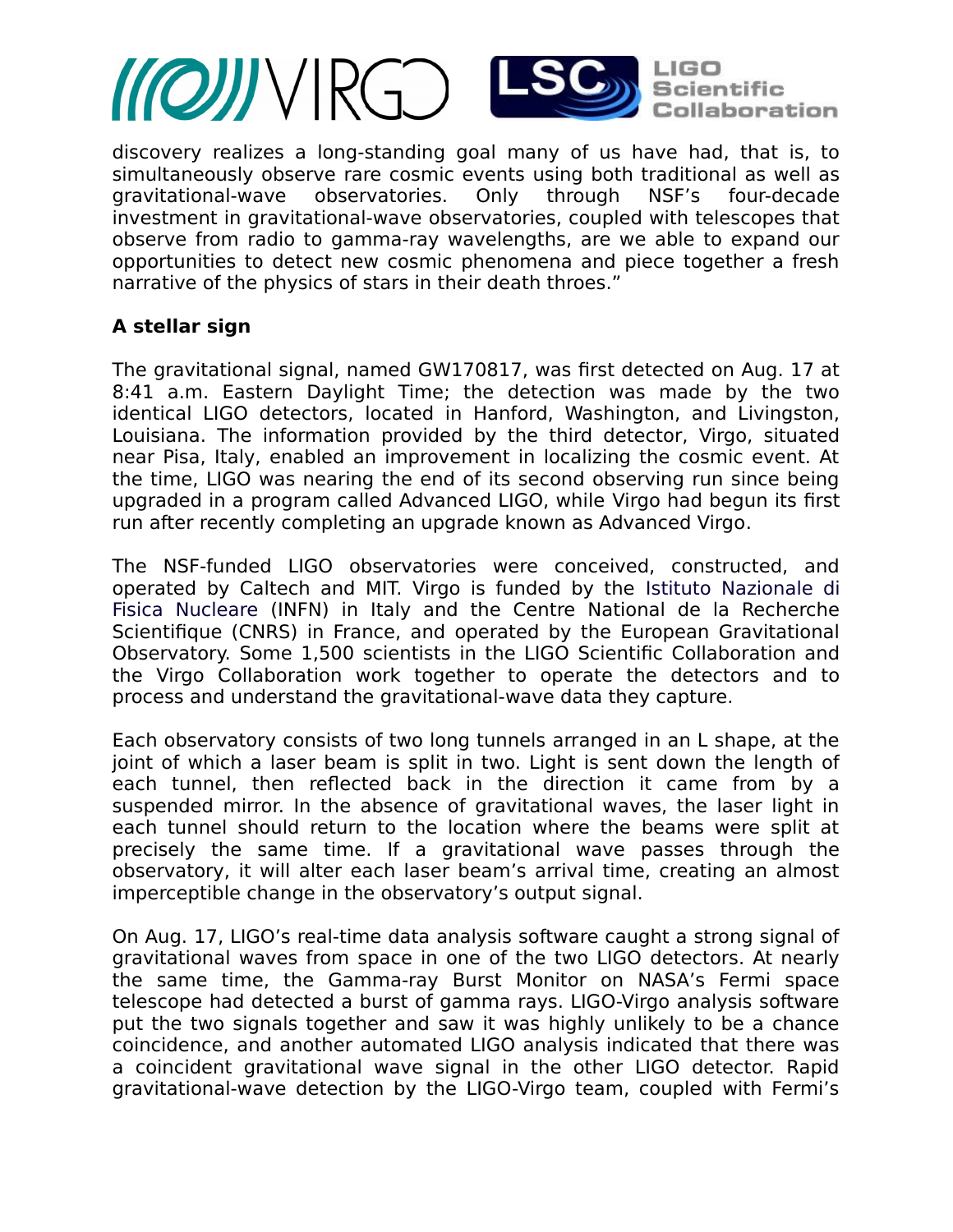

gamma-ray detection, enabled the launch of follow-up by telescopes around the world.

The LIGO data indicated that two astrophysical objects located at the relatively close distance of about 130 million light-years from Earth had been spiraling in toward each other. It appeared that the objects were not as massive as binary black holes — objects that LIGO and Virgo have previously detected. Instead, the inspiraling objects were estimated to be in a range from around 1.1 to 1.6 times the mass of the sun, in the mass range of neutron stars. A neutron star is about 20 kilometers, or 12 miles, in diameter and is so dense that a teaspoon of neutron star material has a mass of about a billion tons.

While binary black holes produce "chirps" lasting a fraction of a second in the LIGO detector's sensitive band, the Aug. 17 chirp lasted approximately 100 seconds and was seen through the entire frequency range of LIGO  $$ about the same range as common musical instruments. Scientists could identify the chirp source as objects that were much less massive than the black holes seen to date.

"It immediately appeared to us the source was likely to be neutron stars, the other coveted source we were hoping to see — and promising the world we would see," says David Shoemaker, spokesperson for the LIGO Scientific Collaboration and senior research scientist in MIT's Kavli Institute for Astrophysics and Space Research. "From informing detailed models of the inner workings of neutron stars and the emissions they produce, to more fundamental physics such as general relativity, this event is just so rich. It is a gift that will keep on giving."

"Our background analysis showed an event of this strength happens less than once in 80,000 years by random coincidence, so we recognized this right away as a very confident detection and a remarkably nearby source," adds Laura Cadonati, professor of physics at Georgia Tech and deputy spokesperson for the LIGO Scientific Collaboration. "This detection has genuinely opened the doors to a new way of doing astrophysics. I expect it will be remembered as one of the most studied astrophysical events in history."

Theorists have predicted that when neutron stars collide, they should give of gravitational waves and gamma rays, along with powerful jets that emit light across the electromagnetic spectrum. The gamma-ray burst detected by Fermi, and soon thereafter confirmed by the European Space Agency's gamma-ray observatory INTEGRAL, is what's called a short gamma-ray burst; the new observations confirm that at least some short gamma-ray bursts are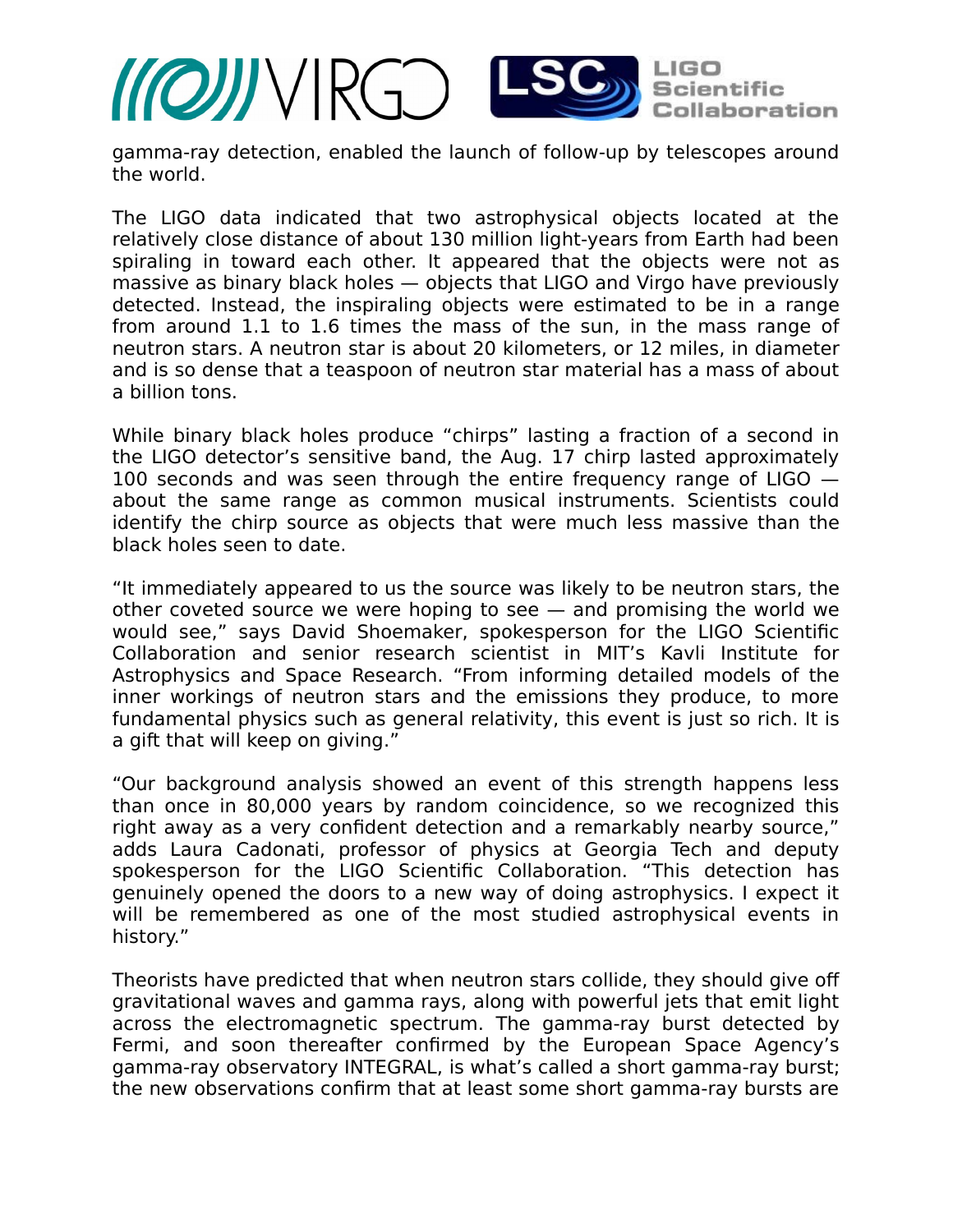

generated by the merging of neutron stars — something that was only theorized before.

"For decades we've suspected short gamma-ray bursts were powered by neutron star mergers," says Fermi Project Scientist Julie McEnery of NASA's Goddard Space Flight Center. "Now, with the incredible data from LIGO and Virgo for this event, we have the answer. The gravitational waves tell us that the merging objects had masses consistent with neutron stars, and the flash of gamma rays tells us that the objects are unlikely to be black holes, since a collision of black holes is not expected to give off light."

But while one mystery appears to be solved, new mysteries have emerged. The observed short gamma-ray burst was one of the closest to Earth seen so far, yet it was surprisingly weak for its distance. Scientists are beginning to propose models for why this might be, McEnery says, adding that new insights are likely to arise for years to come.

## **A patch in the sky**

Though the LIGO detectors first picked up the gravitational wave in the United States, Virgo, in Italy, played a key role in the story. Due to its orientation with respect to the source at the time of detection, Virgo recovered a small signal; combined with the signal sizes and timing in the LIGO detectors, this allowed scientists to precisely triangulate the position in the sky. After performing a thorough vetting to make sure the signals were not an artifact of instrumentation, scientists concluded that a gravitational wave came from a relatively small patch in the southern sky.

"This event has the most precise sky localization of all detected gravitational waves so far," says Jo van den Brand of Nikhef (the Dutch National Institute for Subatomic Physics) and VU University Amsterdam, who is the spokesperson for the Virgo collaboration. "This record precision enabled astronomers to perform follow-up observations that led to a plethora of breathtaking results."

"This result is a great example of the efectiveness of teamwork, of the importance of coordinating, and of the value of scientific collaboration," adds EGO Director Federico Ferrini. "We are delighted to have played our relevant part in this extraordinary scientific challenge: Without Virgo, it would have been very difficult to locate the source of the gravitational waves

Fermi was able to provide a localization that was later confirmed and greatly refined with the coordinates provided by the combined LIGO-Virgo detection. With these coordinates, a handful of observatories around the world were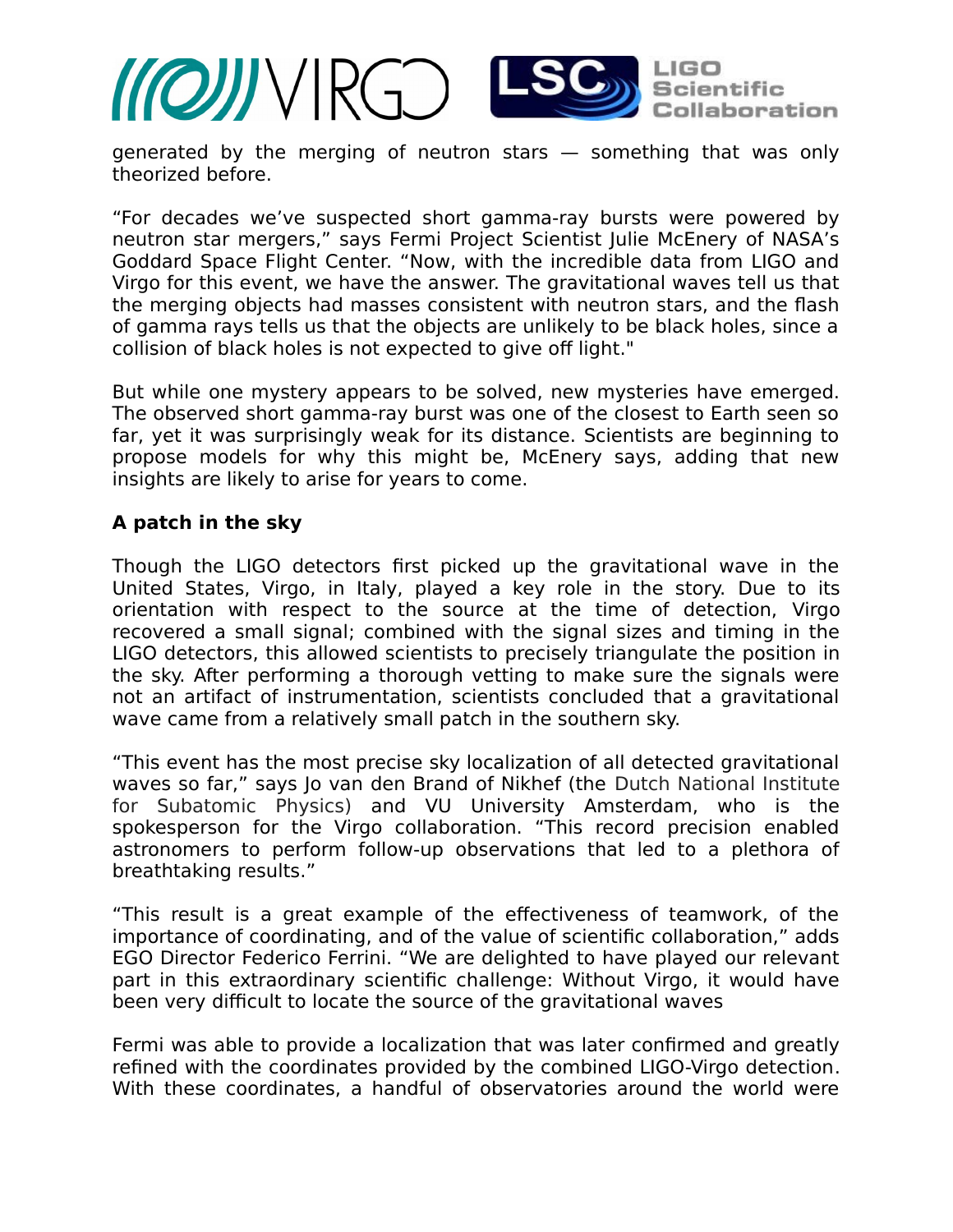

able, hours later, to start searching the region of the sky where the signal was thought to originate. A new point of light, resembling a new star, was first found by optical telescopes. Ultimately, about 70 observatories on the ground and in space observed the event at their representative wavelengths.

"This detection opens the window of a long-awaited 'multi-messenger' astronomy," says Caltech's David H. Reitze, executive director of the LIGO Laboratory. "It's the first time that we've observed a cataclysmic astrophysical event in both gravitational waves and electromagnetic waves — our cosmic messengers. Gravitational-wave astronomy ofers new opportunities to understand the properties of neutron stars in ways that just can't be achieved with electromagnetic astronomy alone."

## **A fireball and an afterglow**

Each electromagnetic observatory will be releasing its own detailed observations of the astrophysical event. In the meantime, a general picture is emerging among all observatories involved that further confirms that the initial gravitational-wave signal indeed came from a pair of inspiraling neutron stars.

Approximately 130 million years ago, the two neutron stars were in their final moments of orbiting each other, separated only by about 300 kilometers, or 200 miles, and gathering speed while closing the distance between them. As the stars spiraled faster and closer together, they stretched and distorted the surrounding space-time, giving off energy in the form of powerful gravitational waves, before smashing into each other.

At the moment of collision, the bulk of the two neutron stars merged into one ultradense object, emitting a "fireball" of gamma rays. The initial gamma-ray measurements, combined with the gravitational-wave detection, also provide confirmation for Einstein's general theory of relativity, which predicts that gravitational waves should travel at the speed of light.

Theorists have predicted that what follows the initial fireball is a "kilonova" — a phenomenon by which the material that is left over from the neutron star collision, which glows with light, is blown out of the immediate region and far out into space. The new light-based observations show that heavy elements, such as lead and gold, are created in these collisions and subsequently distributed throughout the universe.

In the weeks and months ahead, telescopes around the world will continue to observe the afterglow of the neutron star merger and gather further evidence about various stages of the merger, its interaction with its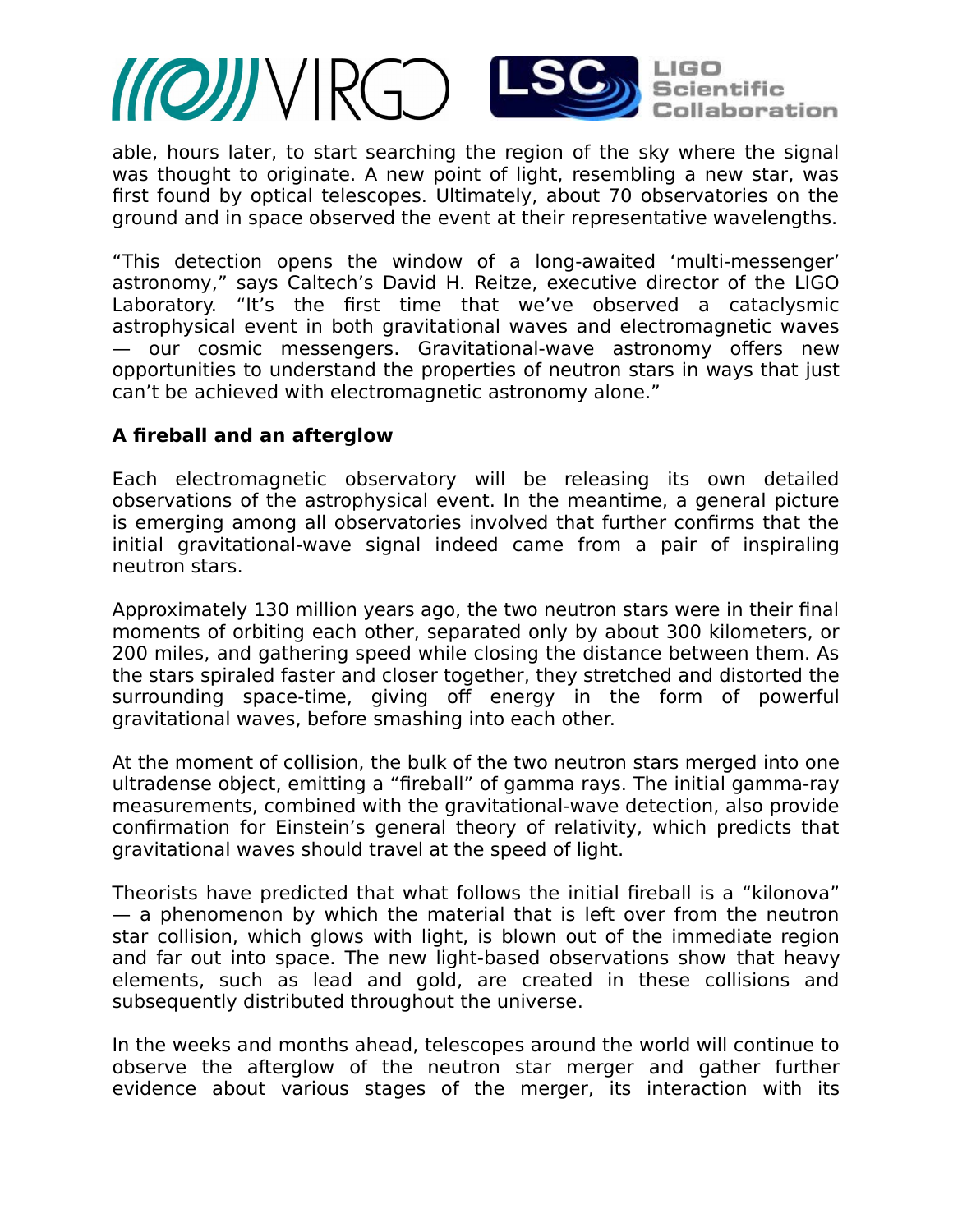

surroundings, and the processes that produce the heaviest elements in the universe.

"When we were first planning LIGO back in the late 1980s, we knew that we would ultimately need an international network of gravitational-wave observatories, including Europe, to help localize the gravitational-wave sources so that light-based telescopes can follow up and study the glow of events like this neutron star merger," says Caltech's Fred Raab, LIGO associate director for observatory operations. "Today we can say that our gravitational-wave network is working together brilliantly with the lightbased observatories to usher in a new era in astronomy, and will improve with the planned addition of observatories in Japan and India."

The Virgo collaboration consists of more than 280 physicists and engineers belonging to 20 diferent European research groups: six from [Centre National](http://www.cnrs.fr/) [de la Recherche Scientifique](http://www.cnrs.fr/) (CNRS) in France; eight from the [Istituto](http://home.infn.it/it/) [Nazionale di Fisica Nucleare](http://home.infn.it/it/) (INFN) in Italy; two in the Netherlands with [Nikhef;](https://www.nikhef.nl/en/) the MTA Wigner RCP in Hungary; the POLGRAW group in Poland; Spain with the University of Valencia; and the European Gravitational Observatory, EGO, the laboratory hosting the Virgo detector near Pisa in Italy, funded by CNRS, INFN, and Nikhef.

LIGO is funded by the  $NSE$ , and operated by [Caltech](http://www.ligo.caltech.edu/) and  $MIT$ , which conceived of LIGO and led the Initial and Advanced LIGO projects. Financial support for the Advanced LIGO project was led by the NSF with Germany [\(Max Planck Society\)](http://www.mpg.de/en), the U.K. [\(Science and Technology Facilities Council\)](http://www.stfc.ac.uk/) and Australia [\(Australian Research Council\)](http://www.arc.gov.au/) making significant commitments and contributions to the project.

More than 1,200 scientists and some 100 [institutions](https://my.ligo.org/census.php) from around the world participate in the effort through the [LIGO Scientific Collaboration,](http://ligo.org/) which includes the GEO Collaboration and the Australian collaboration OzGrav. Additional partners are listed at <http://ligo.org/partners.php>

#### **RELATED LINKS**

Paper: "GW170817: Observation of gravitational waves from a binary neutron star merger." \*\* Paper will be available to read online at 10:00 AM EDT on Oct. 16, 2017.

#### **MEDIA CONTACTS**

Severine Perus, Virgo-EGO [severine.perus@ego-gw.it;](mailto:severine.perus@ego-gw.it) +39 050 752 325